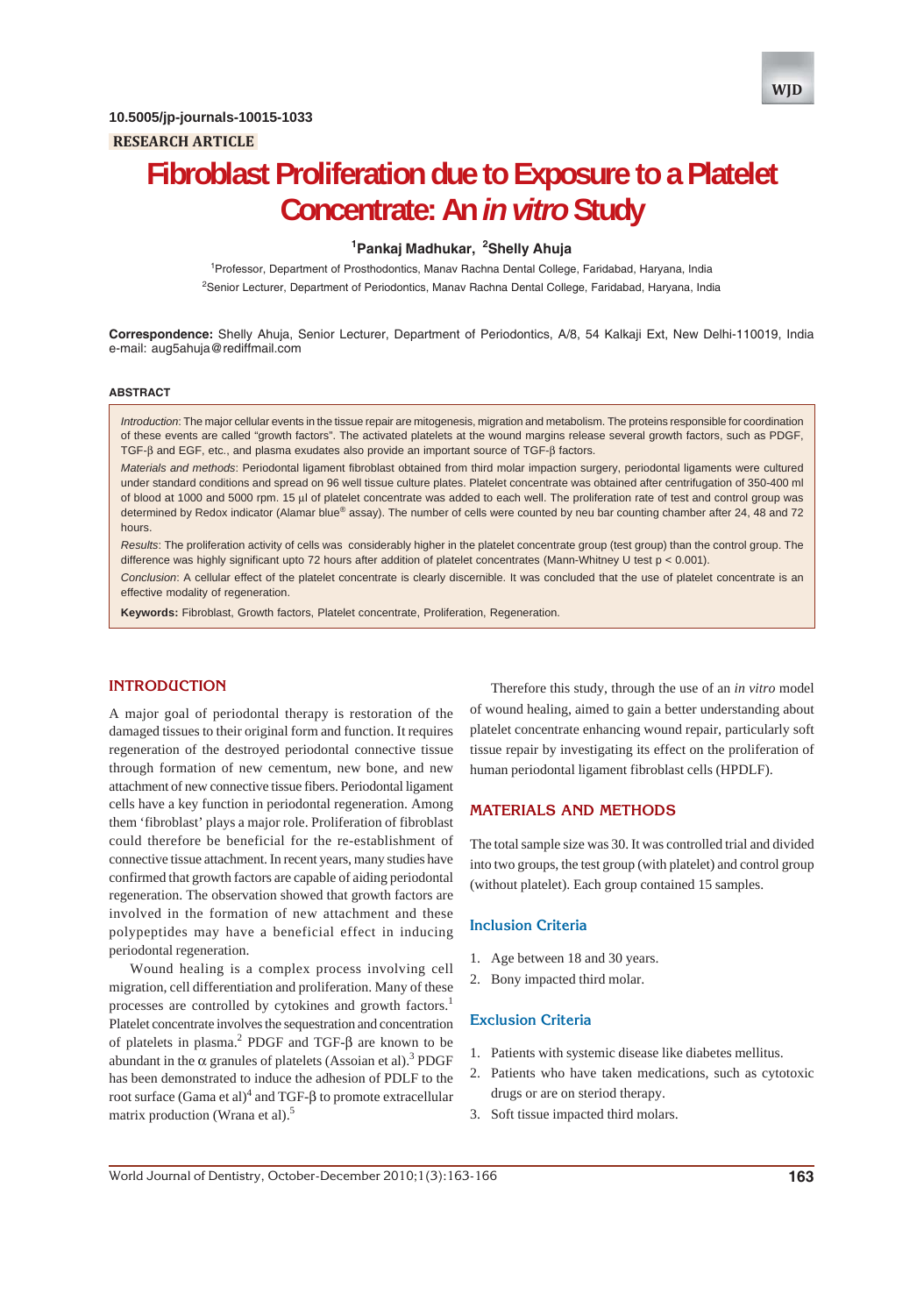## **Method of Collection of Data**

## **Cell Culture\***

Periodontal ligament fibroblast (PDLF) cells were obtained during third molar impaction surgery. PDLF cells were maintained under standard conditions. The roots were cut into pieces and transferred to laboratory in phosphate buffer solution (PBS). It was placed on a petridish with 2 ml of Dulbecco's Eagle media supplemented with Penicillin G (100 U/ML), Streptomycin (100 mg/ml), gentamycin (100 mg/ml) and 10% fetal Bovine serum. Incubation was done at 37°C in atmosphere of 5% CO<sub>2</sub>/95% air, in 100% humidity. Medium was changed after every 5 to 6 days.<sup>6</sup>

Once emigrating fibroblast like cells had become confluent around the tissue fragments (4-6 weeks), then medium was removed. The cell layer was washed with phosphate buffer saline. After this, 0.25% trypsin in EDTA buffer was added and incubated for 2 to 4 minutes.

The cells were detached and spread on tissue culture plate. A solution contained  $1 \times 10^4$  cells/ml, the concentration of cells were counted under neu bar counting chamber with adjusting the dilution of Eagle's basal media, 10% FBS and antibiotics. 0.2 ml of the cell solution was added to each well of 96 well tissue culture plates with 15 ml of Alamar blue dye.

#### **Platelet Concentration Preparation7**

The platelet concentrate was obtained from 350 to 400 ml of blood that contained 49 ml of citrate phosphate dextrose as an anticoagulant. The glass tube containing blood was centrifugated at 1000 rpm for 10 minutes, which resulted in the separation of three basic fractions. Platelet poor plasma was on top, PRP in the middle and followed by RBC fraction at the bottom. The PRP was collected and again centrifugated at 5000 rpm for 9 minutes, which resulted in the separation of two basic fractions, platelet concentration and plasma. 15 ml of platelet concentrate was added to each well.

The percent yield was calculated as "No. of platelets in platelet Conc./ No. of platelets in the whole blood  $\times$  100."

The proliferation activity was determined by a simple, one step, nonradioactive assay with Alamar blue dye after 72 hours. The number of cells were counted with neu bar counting chamber to compare the proliferation rate of study and control group after 24, 48 and 72 hours.

## **Proliferation Assay**

Proliferation activity was determined by means of the Alamar blue assay. It is a simple non-radioactive assay used to monitor and determine the proliferation of various cell lines (Ahmed et al 1994).<sup>8</sup> After being taken up by the cells, the reductionoxidation (Redox) indicator fluorescence and changes color in response to chemical reduction. Reduction related to cellular growth causes the Redox indicator to change from oxidized (nonfluorescent) to reduced (fluorescent form).

#### **Reduction Oxidation Potential System**

- Alamar blue oxide  $+2M^{+}+2e^{-} \leftrightarrow$  Alamar blue red + 380 mV (pH7, 25°C).
- $O_2 + 4H^+ + 40e^- \leftrightarrow 2H_2O + 820$  mV
	- (Cytochromes oxide +1e<sup>-</sup> $\leftrightarrow$  Cytochromes red + 290 to + 80 mV).

The indicator is a substitute for molecular oxygen for any of the oxidoreductases reaction. It routinely utilizes molecular oxygen as an electron acceptor.

## **Statistical Analysis**

The value of each treatment group was presented as the arithmetic mean  $\pm$  standard deviation of the mean (mean  $\pm$  SD).

The comparison between the groups was made by the Mann Whitney (U test).  $p < 0.001$  was considered as highly significant results.

## **RESULTS**

## **Platelet Concentrate**

The mean number of platelet cells in samples of whole blood taken from different donors was  $252 \pm 10^{6}$ m<sup>-1</sup>. After centrifugation, the mean number of platelets in the platelet concentration was  $520 \pm 18 \times 10^6$  m<sup>-1</sup> with a two-fold enrichment in platelets. In the experiments, the platelets were concentrated to  $4 \times 10^9 \text{m}^{-1}$ .

## **Fibroblast Proliferation**

In this experiment, proliferation activity in platelet concentration group (test group) was compared to the control group after 24, 48, 72 hours.

Table 1 illustrates that after 24 hours, the fibroblast number in platelet concentration group was  $2.4 \pm 1.4 \times 10^4$  and  $1.1 \pm$  $0.4 \times 10^4$  in control group, Z value (3.712) (Fig. 1).

After 48 hours, the fibroblast number in platelet concentrate group was  $3.53 \pm 1.5 \times 10^4$  and  $1.5 \pm 1.5 \times 10^4$  in control group, Z value (3.9612) (Fig. 2).

After 72 hours, the fibroblast number in platelet concentrate group was  $4-8 \pm 1.2 \times 10^4$  and  $1.9 \pm 0.9 \times 10^4$  in control group, Z value (4.663) (Fig. 3).

The difference between the samples incubated with platelet concentration (test group) and control group was highly significant ( $p < 0.001$ ) (Graph 1).

In this study, Alamar blue dye was used as Redox indicator for cell proliferation as the color change of the dye indicates

| <b>Table 1:</b> Comparison between platelet concentration (test group)<br>and control group by Mann Whitney (U test) |                   |               |                |               |
|----------------------------------------------------------------------------------------------------------------------|-------------------|---------------|----------------|---------------|
| Group <sup>1</sup>                                                                                                   | <b>Base line</b>  | 24 hours      | 48 hours       | 72 hours      |
| Control                                                                                                              | $1 \times 10^{4}$ | $1.1 \pm 0.4$ | $1.5 \pm 1.5$  | $1.9 \pm 0.9$ |
| Test                                                                                                                 | $1 \times 10^{4}$ | $2.4 \pm 1.4$ | $3.53 \pm 1.5$ | $4.8 \pm 1.2$ |

<sup>\*</sup>Genetix Asia Pvt. Ltd., New Delhi, India.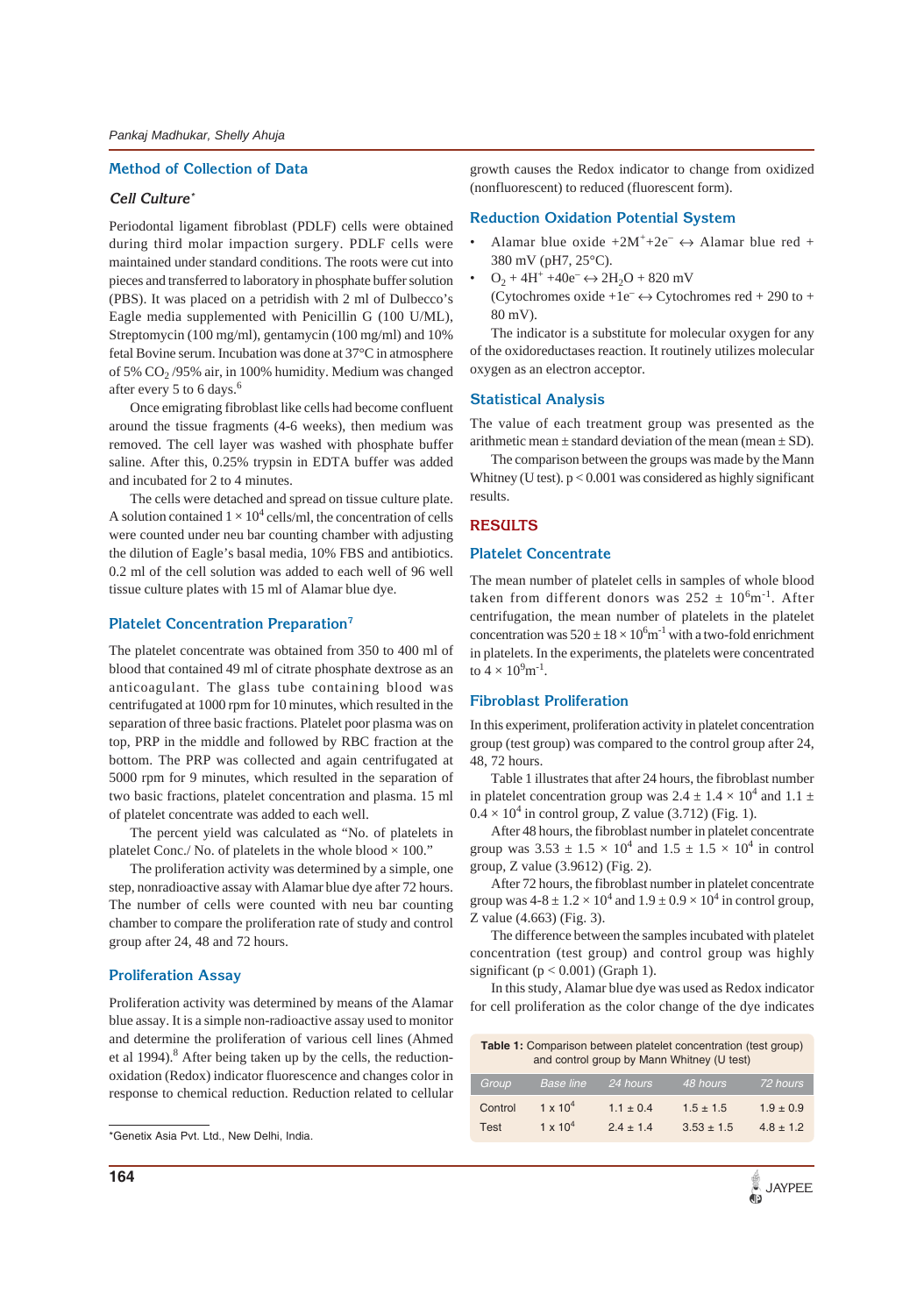

*Fibroblast Proliferation due to Exposure to a Platelet Concentrate: An in vitro Study*



**Fig. 1:** Cell proliferation after 24 hours



Graph 1: Proliferation rate in test and control group after 24, 48 and 72 hours

## **DISCUSSION**

Recent advances in our understanding of functions and the use of paracrine growth factors to regulate specific components of healing process have provided incidence that these proteins may serve as therapeutic agents in the healing.

Fibroblast cells are key cells involved in the regeneration. These growth factors may interfere with cell surface interaction, which is essential for early cell repopulation and fiber development.<sup>9</sup>

In this study, the number of cells of test group were  $(4.8 \pm$ 1.2)<sup>4</sup> 10 and the control group were  $(1.9 \pm 0.9)^4$  10 after 72 hours. In both the groups, number of cells at baseline were  $1 \times 10^4$  per well. Results of the current study essentially suggested that platelet concentrate group has showed higher proliferation of periodontal fibroblast. Platelet concentrate is a sequestrum of growth factors. They are potent mitogen (stimulate of cell proliferation) and chemotactic (cause directed cell migration) protein for PDL fibroblasts.<sup>10</sup> The presence of some deflecting reports of Oates,<sup>11</sup> and Lynch<sup>12-14</sup> also suggested that PDGF plays a major role in human fibroblast repair.

Growth is a fundamental process and a unique characteristic of all living organisms. The most fundamental processes of tissue growth development begin with cell proliferation. Cell growth and division is a prerequisite for regeneration and repair.

PDGF and TGF-β are produced by platelets and act on target cells, such as fibroblast and osteoblast.15,16 They provoke a number of intracellular events that activate cells to repair the connective tissue matrix. Importantly, the rationale for using platelet concentrates is an attempt to regenerate periodontal tissue.17, 18

In periodontal wound healing growth factors regulate cell proliferation and differentiation.<sup>19</sup> These growth factors are present in the local wound healing environment.<sup>20,21</sup> PDGF has been demonstrated to induce the adhesion of periodontal ligament fibroblast to the root surface.<sup>4</sup> They promote wound healing and regeneration.



**Fig. 2:** Cell proliferation after 48 hours



**Fig. 3:** Cell proliferation after 72 hours

the cell proliferation activity. After 72 hours, the color changed in the test group from  $red \rightarrow black$ , indicating the proliferation activity of the cell.

World Journal of Dentistry, October-December 2010;1(3):163-166 **165**